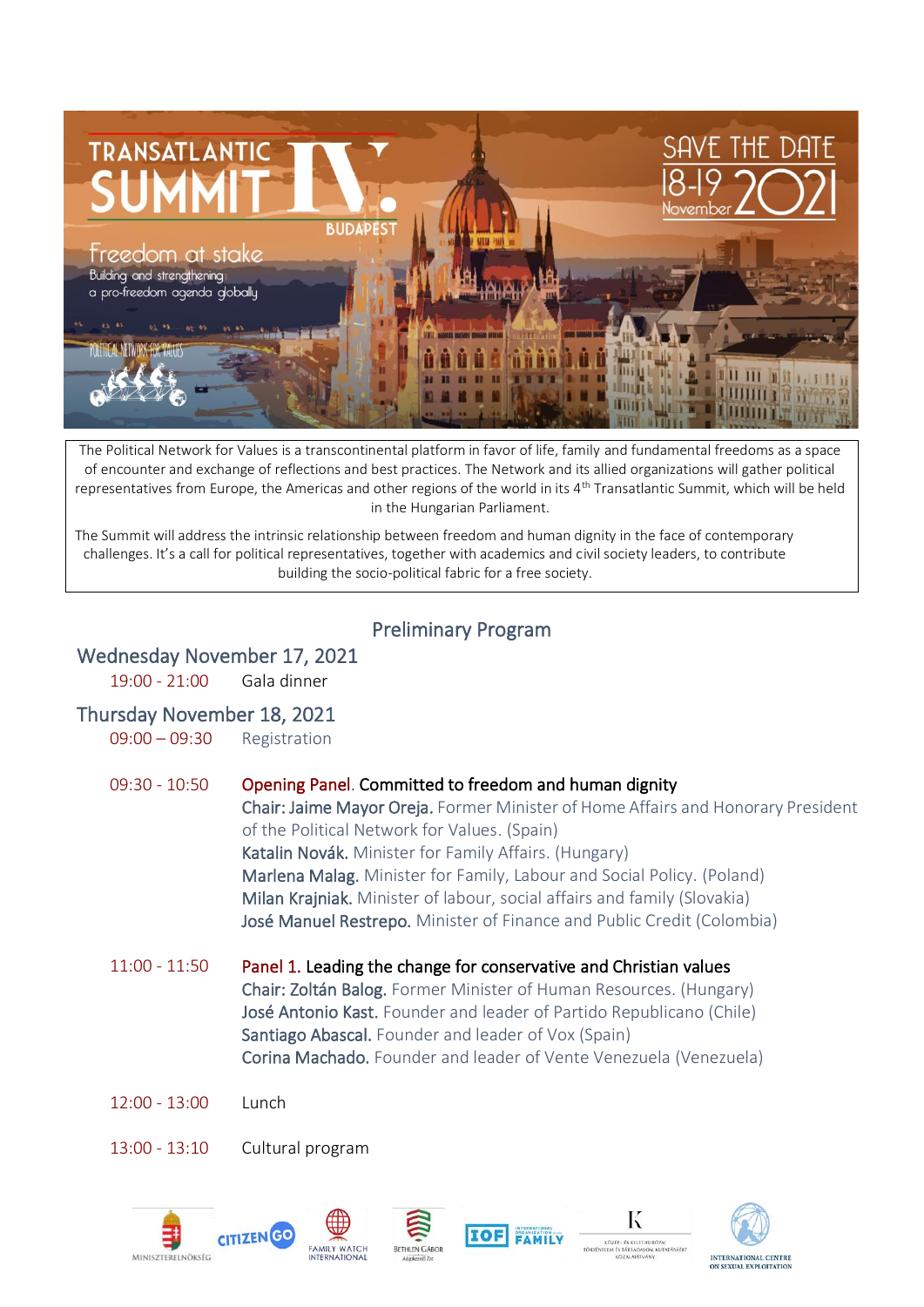| $13:10 - 14:40$ | Panel 2. A path for freedom in the Future of Europe<br>Chair: Maria del Rosario Guerra. Member of Senate (Colombia)<br>Ryszard Legutko. Head of the Polish Law and Justice Delegation to the European<br>Parliament (Poland)<br>Hermann Tertsch. Member of the European Parliament (Spain)<br>Stephen Bartulica. Homeland Movement (Croatia)<br>Gregor Puppinck. European Center for Law and Justice, ECLJ (France)                                                                                                                |
|-----------------|------------------------------------------------------------------------------------------------------------------------------------------------------------------------------------------------------------------------------------------------------------------------------------------------------------------------------------------------------------------------------------------------------------------------------------------------------------------------------------------------------------------------------------|
|                 | Interparliamentary dialogue                                                                                                                                                                                                                                                                                                                                                                                                                                                                                                        |
| $14:50 - 16:20$ | Panel 3. Protecting human rights and human dignity<br>Chair: Jan Figel. Former EU Special Envoy for the promotion of freedom of Religion<br>or Belief (Slovakia)<br>Haley McNamara. Director - International Centre on Sexual Exploitation (USA)<br>Christiaan Alting von Geusau. ITI Catholic University. Rector and Professor of Law<br>and Education (The Netherlands)<br>Paul Coleman. Executive director of ADF International (UK)<br>Andrew Brunson. Special Advisor for Religious Freedom. Family Research Council<br>(USA) |

Interparliamentary dialogue

- 16:20 16:50 Panel 4. Youth for freedom Declaration
- 17:00 19:00 Networking program
- 19:00 22:00 Dinner & Film Premiere: *The sound of freedom* Eduardo Verastegui. Film producer (Mexico)

## Friday November 19, 2021

- 09:00 09:10 Introductory remarks
- 09:10 10:40 Panel 1. Defending and promoting life, family and freedom in national parliaments Chair: Ignacio Arsuaga. CitizenGo (Spain) Chrisantus Wamalwa. Member of Parliament of Kenya (Africa) Amy Sinclair. Member of Senate, Iowa State (USA) Ronán Mullen. Senator and former delegate to the Council of Europe (Ireland) Lourdes Méndez Monasterio. Member of Parliament (Spain)

### Interparliamentary dialogue

- 10:40 11:10 Coffee Break
- 11:10 12:40 Panel 2. Global and Regional Challenges on human rights Chair: Rodrigo Iván Cortes. President of Frente Nacional por la Familia (México) (México)